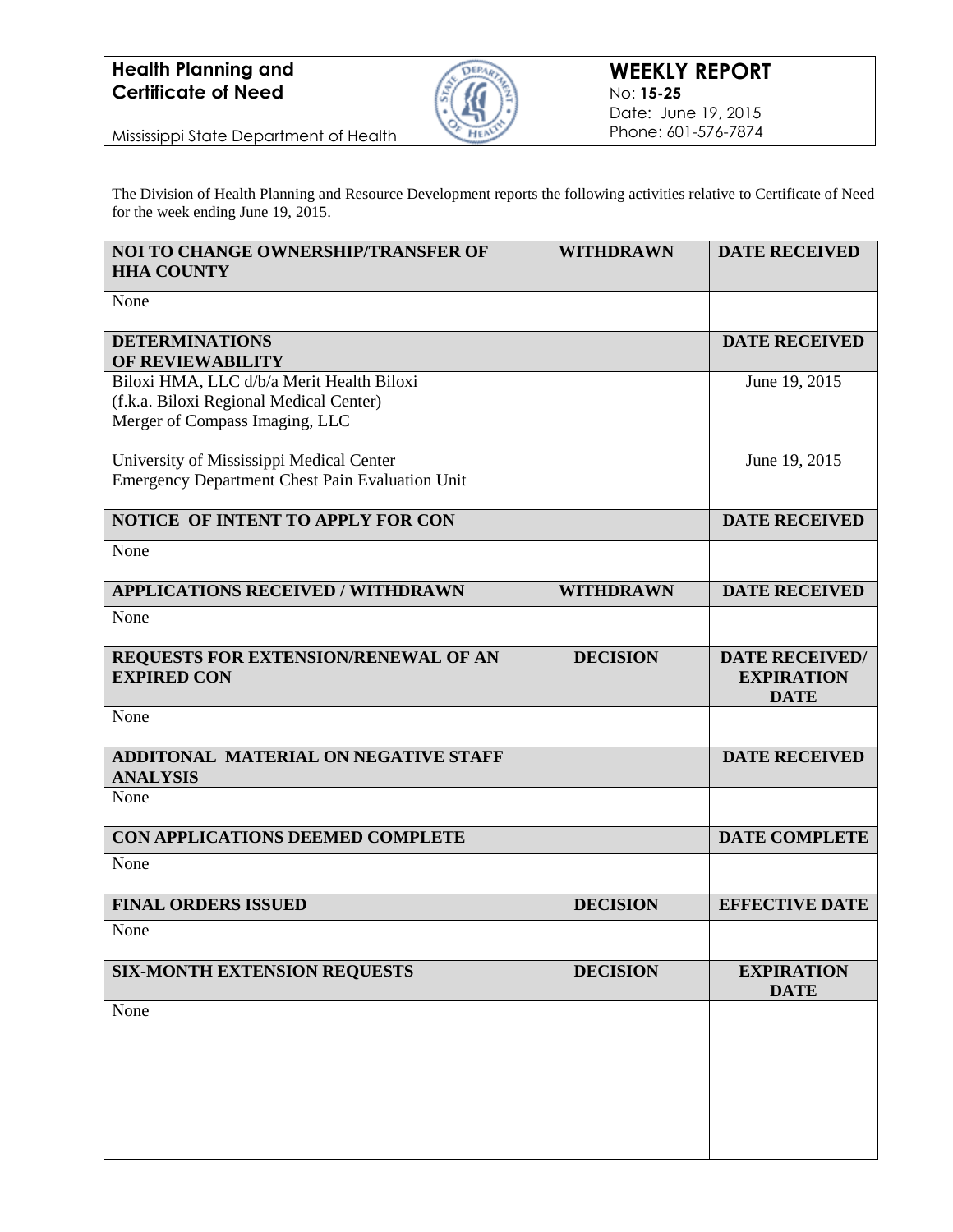

#### **WEEKLY REPORT** No: **15-25** Date: June 19, 2015 Phone: 601-576-7874

Mississippi State Department of Health

| <b>HEARINGS DURING THE COURSE OF REVIEW</b>                                                                                                                                                                                                                                  | <b>REQUESTED</b>       | <b>DATE</b><br><b>SCHEDULED</b> |
|------------------------------------------------------------------------------------------------------------------------------------------------------------------------------------------------------------------------------------------------------------------------------|------------------------|---------------------------------|
| CON Review Number: HG-NIS-1214-021<br>River Oaks, LLC d/b/a River Oaks Hospital<br>Establishment of a Diagnostic Catheterization and PCI<br>Services and Acquisition of Related Equipment<br>Capital Expenditure: \$900,000<br>Location: Flowood, Rankin County, Mississippi |                        |                                 |
| Requestor(s): St. Dominic-Jackson Memorial Hospital                                                                                                                                                                                                                          | March 6, 2015          | July 27 – 31, 2015              |
| Mississippi Baptist Medical Center, Inc. d/b/a Mississippi<br><b>Baptist Medical Center</b>                                                                                                                                                                                  | March 11, 2015         |                                 |
| <b>CON Review Number: ASC-NIS-0614-008</b><br>Madison Physician Surgery Center<br>Establishment of a Multi-Specialty Ambulatory Surgery<br>Center<br>Capital Expenditure: \$1,869,414.00<br>Location: Madison, Madison County, Mississippi                                   |                        |                                 |
| Requestor(s): Madison Physician Surgery Center                                                                                                                                                                                                                               | September 10, 2014     | To Be Scheduled                 |
| <b>CON Review: HG-RLS-1210-039</b><br>Patients' Choice Medical Center, Raleigh<br>Lease/Relocation of 10 Chemical Dependency Beds &<br>Offering of Adult Chemical Dependency Services<br>Capital Expenditure: \$58,400                                                       |                        |                                 |
| Requestor: Alliance Health Center, Meridian                                                                                                                                                                                                                                  | March 16, 2011         | To Be Scheduled                 |
| CON Review: FSF-NIS-0610-025<br>Gumtree Imaging, LLC Tupelo<br>Acquisition/Establishment and Offering of MRI Services<br>Capital Expenditure: \$1,090,000                                                                                                                    |                        |                                 |
| Requestor: The Imaging Center at Gloster Creek Village                                                                                                                                                                                                                       | <b>August 26, 2010</b> | To Be Scheduled                 |
| CON Review: ESRD-NIS-0908-031<br>Fresenius Medical Care-Calhoun City<br>Establish/Const of a 6-Station ESRD Facility in<br><b>Calhoun County</b><br>Capital Expenditure: \$462,471                                                                                           |                        |                                 |
| Requestor: Fresenius Medical Care                                                                                                                                                                                                                                            | March 9, 2010          | To Be Scheduled                 |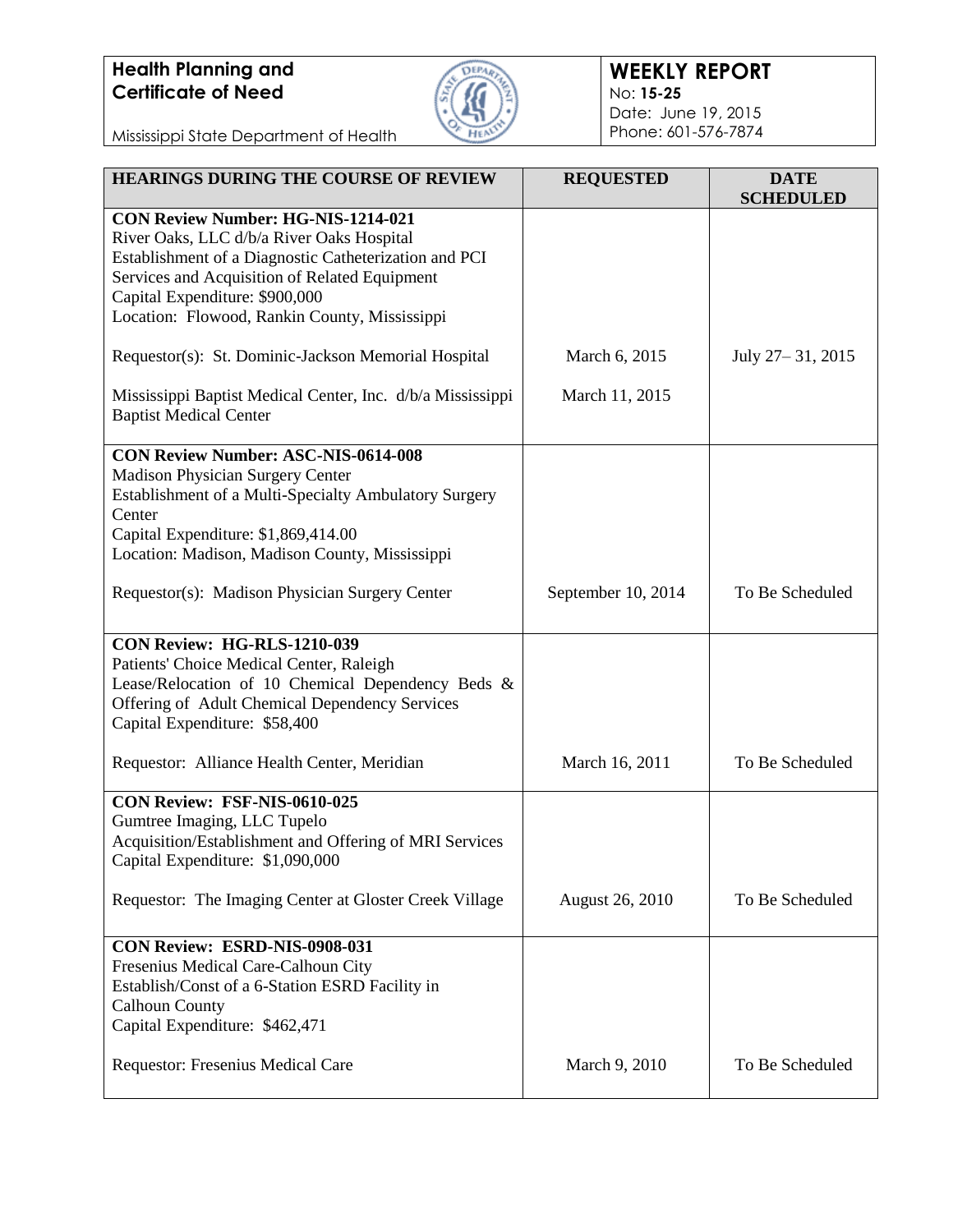

Mississippi State Department of Health

| CON Review: ESRD-NIS-0908-034                         |                  |                                 |
|-------------------------------------------------------|------------------|---------------------------------|
| Fresenius Medical Care-West Point                     |                  |                                 |
| Establish/Const of a 10-Station ESRD Facility in      |                  |                                 |
| Clay County                                           |                  |                                 |
| Capital Expenditure: \$380,000                        |                  |                                 |
| Requestor: Fresenius Medical Care                     | March 9, 2010    | To Be Scheduled                 |
| CON Review: ESRD-NIS-0908:035                         |                  |                                 |
| Fresenius Medical Care-Water Valley                   |                  |                                 |
| Establish/Const. of a 6-Station ESRD facility in      |                  |                                 |
| Yalobusha County                                      |                  |                                 |
| Capital Expenditure: \$462,471                        |                  |                                 |
| Requestor: Fresenius Medical Care                     | March 9, 2010    | To Be Scheduled                 |
| CON Review: FSF-NIS-0808-024                          |                  |                                 |
| Advanced Medical Imaging of Greenville, LLC           |                  |                                 |
| Provision of MRI Services in Washington County        |                  |                                 |
| Capital Expenditure: \$0                              |                  |                                 |
| Requestor: Delta Regional Medical Center              | December 3, 2008 | To Be Scheduled                 |
|                                                       |                  |                                 |
| CON Review: FSF-NIS-0807-018                          |                  |                                 |
| Desoto Imaging and Diagnostics, LLC                   |                  |                                 |
| <b>Establishment of Mobile PET Services</b>           |                  |                                 |
| Capital Expenditure: \$0                              |                  |                                 |
| Requestor: Baptist Memorial Hospital - DeSoto         | December 3, 2007 | To Be Scheduled                 |
| CON Review: HG-NIS-1206-038                           |                  |                                 |
| Laird Hospital, Inc.                                  |                  |                                 |
| Offering of MRI Services at Rush Medical Clinic,      |                  |                                 |
| Philadelphia                                          |                  |                                 |
| Capital Expenditure: \$14,500                         |                  |                                 |
| Requestors: Neshoba County General Hospital & InSight | May 2, 2007      | To Be Scheduled                 |
| <b>Health Corporation</b>                             |                  |                                 |
| CON Review: FSF-NIS-1006-031                          |                  |                                 |
| Starkville Orthopedic Clinic, Starkville              |                  |                                 |
| Acquisition of MRI Equipment and Offering of Open     |                  |                                 |
| <b>Orthopedic MRI Services</b>                        |                  |                                 |
| Capital Expenditure: \$802,060                        |                  |                                 |
|                                                       |                  |                                 |
| Requestor: Oktibbeha County Hospital                  | January 16, 2007 | To Be Scheduled                 |
| OTHER HEARINGS DURING THE COURSE OF<br><b>REVIEW</b>  | <b>REQUESTED</b> | <b>DATE</b><br><b>SCHEDULED</b> |
| None                                                  |                  |                                 |
|                                                       |                  |                                 |